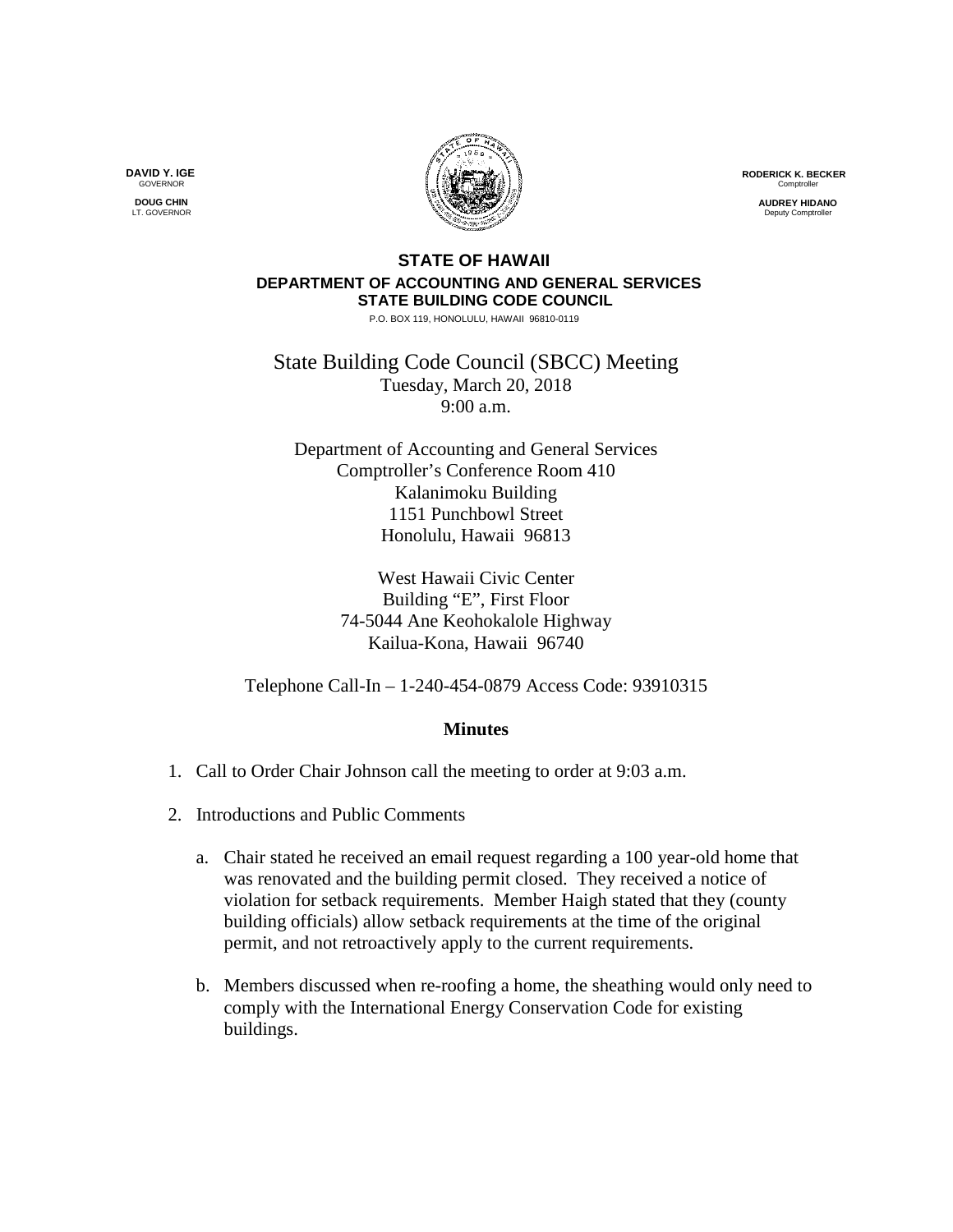State Building Code Council22 Minutes– March 20, 2018 Page 2 of 6 Pages

- c. Chair received and responded to an email asking if the International Building Code (IBC) 2012 edition had been adopted. He will contact the DAGS website coordinator to update the SBCC site.
- d. Representative Lee's office contacted the chair to discuss House Concurrent Resolution 242 that requested the SBCC to require parking facilities to have at least two parking stalls that have electric vehicle charging stations. Parking facility requirements are a zoning, and not a building code requirement. Creating a larger energy load for a building does not save energy. Chair will forward to the county building officials for comment.
- 3. Review and approval of minutes of the February 20, 2018 meeting.

**Motion:** Member Haigh motioned to approve the February 20, 2018 meeting minutes. The motion was unanimously approved.

4. Discussion of Administrative Coordination

Chair met with Meoh-Leng Silliman, DAGS Administrative Services Officer, and David Kenard, State Hazard Mitigation Officer at the Hawaii Emergency Management Agency, regarding the Federal Emergency Management Agency grant that would be used to approve the IBC 2012 edition that would include high resolution wind maps and standardized forms, without the adoption of administrative rules. Sixty thousand dollars would be available, with no matching funds needed. The outcome is pending.

5. Discussion of 2018 Legislation

Chair distributed his written SBCC testimony on Senate Bill 3006, Senate Draft 1, that proposes to use design standards of the most cost effective national code for State projects, as long as it does not negatively impact public safety and health, and is approved and adopted by the council. The SBCC discussed alternative codes that are not known, using the entire alternative code and not piecemeal requirements between codes. The bill does not change anything the SBCC can already do.

6. Discussion and Possible Decision to the Public Proposal to Amend the Proposed Amendment to the Uniform Plumbing Code (UPC) of the 2012 Edition

Members discussed the history and use of alternative codes and the proposal submitted by Dwight Perkins of the International Association of Plumbing and Mechanical Officials, to remove the amendment to allow the use of the International Plumbing Code (IPC) as an alternative code to the UPC 2012 edition, with certain restrictions. There are a number of issues for and against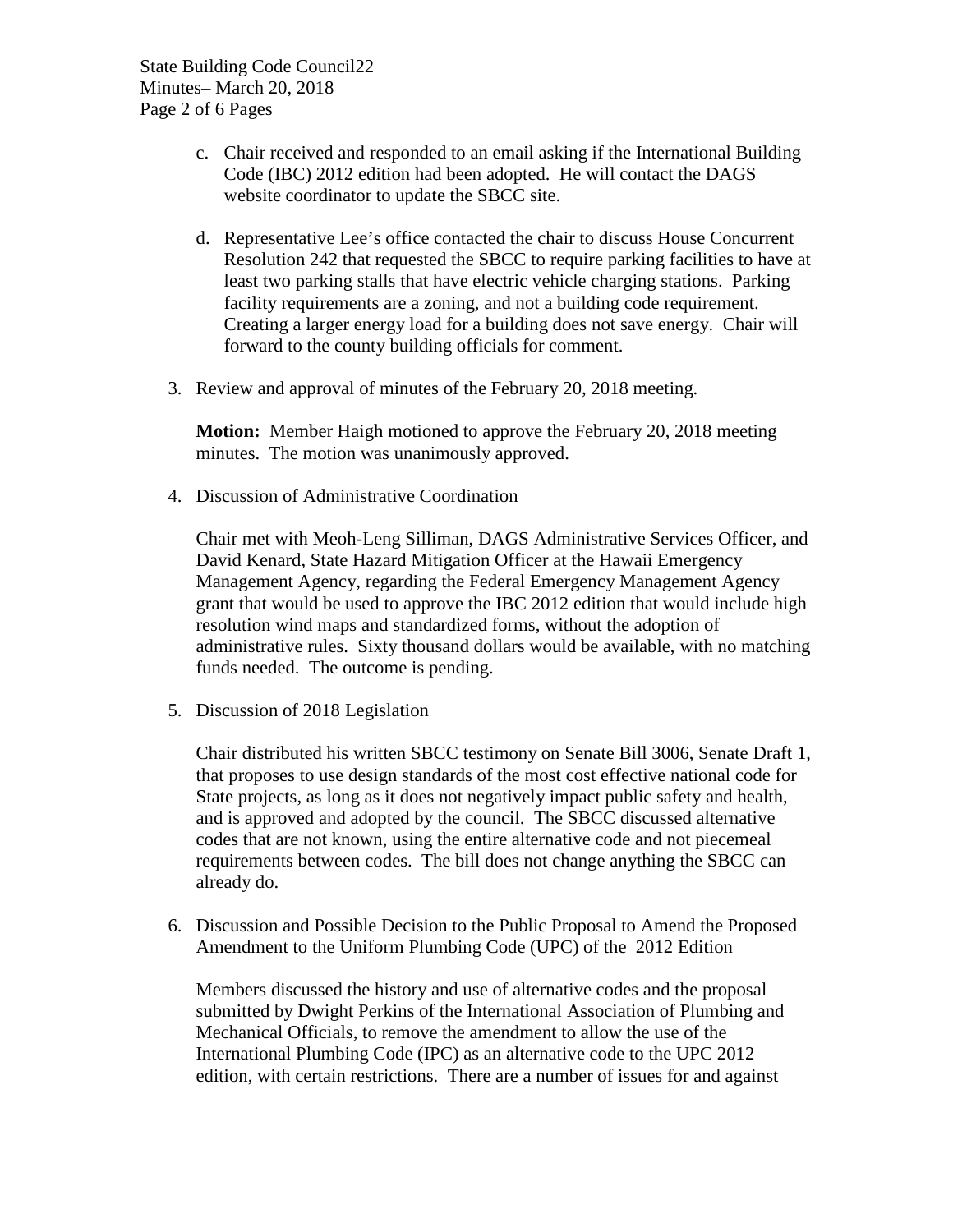State Building Code Council33 Minutes– March 20, 2018 Page 3 of 6 Pages

> this amendment. Some reasons for it include the IPC is the most widely adopted national plumbing code, greater design flexibility, lower construction costs, and it is harmonious with the other family of International Building Codes. Reasons against include no other discipline is simultaneously regulated by two different codes, licensed plumbers and contractors are certified by taking exams based on the UPC, the use of the IPC will be allowed without any review or amendments as has been done to the UPC, all building codes already allow the use of alternative materials and methods when approved by the authority having jurisdiction, and if allowed, would the SBCC review and approve the use of the IPC since the amendment is in the State code. A more comprehensive list of pros and cons can be found in a Service Request and Response from the County of Kauai, Department of Public Works, dated September 7, 2017.

> **Motion:** Member Rogers motioned to accept the proposal to remove the amendment that would allow the use of the (IPC) as an alternative code instead of the UPC, with certain restrictions.

The motion was not approved. The votes were as followed: Four Ayes: Members Rogers, Reinhardt, Serikaku, Wiig. Five Nays: Vice Chair Nishigata, Members Ueno, Haigh, Cheng, Dillon. Abstain: Chair Johnson Not Present: Member Mendoza

7. Discussion and Possible Decision to the Public Proposal to Amend the Parking beneath Group R Occupancies to the Uniform Building Code 2012 Edition

Members discussed the amendment proposal submitted by Tien Peng of the National Ready Mix Concrete Association, to Section 510.4 Parking beneath Group R, from the IBC 2012 edition by revising the measurement of the number of stories to be used in determining the minimum type of construction from the lowest grade of fire service access instead of the current requirement measured from the floor above such a parking area. The primary issue for this amendment is that the number of stories used in determining minimum type of construction should be measured from the grade plane to meet the intent of the National Fire Protection Association's sprinkler system design per 903.3.1.2 for R Occupancies of the IBC 2012 edition. Member Haigh stated that the national technical code committee, where code requirements are vetted by various stakeholders, should be the ones that enact revisions. Assistant Chief Socrates Bratakos stated that code revisions are sometimes initiated by local jurisdictions and suggested members support the proposed amendment for the safety of building occupants and firefighters.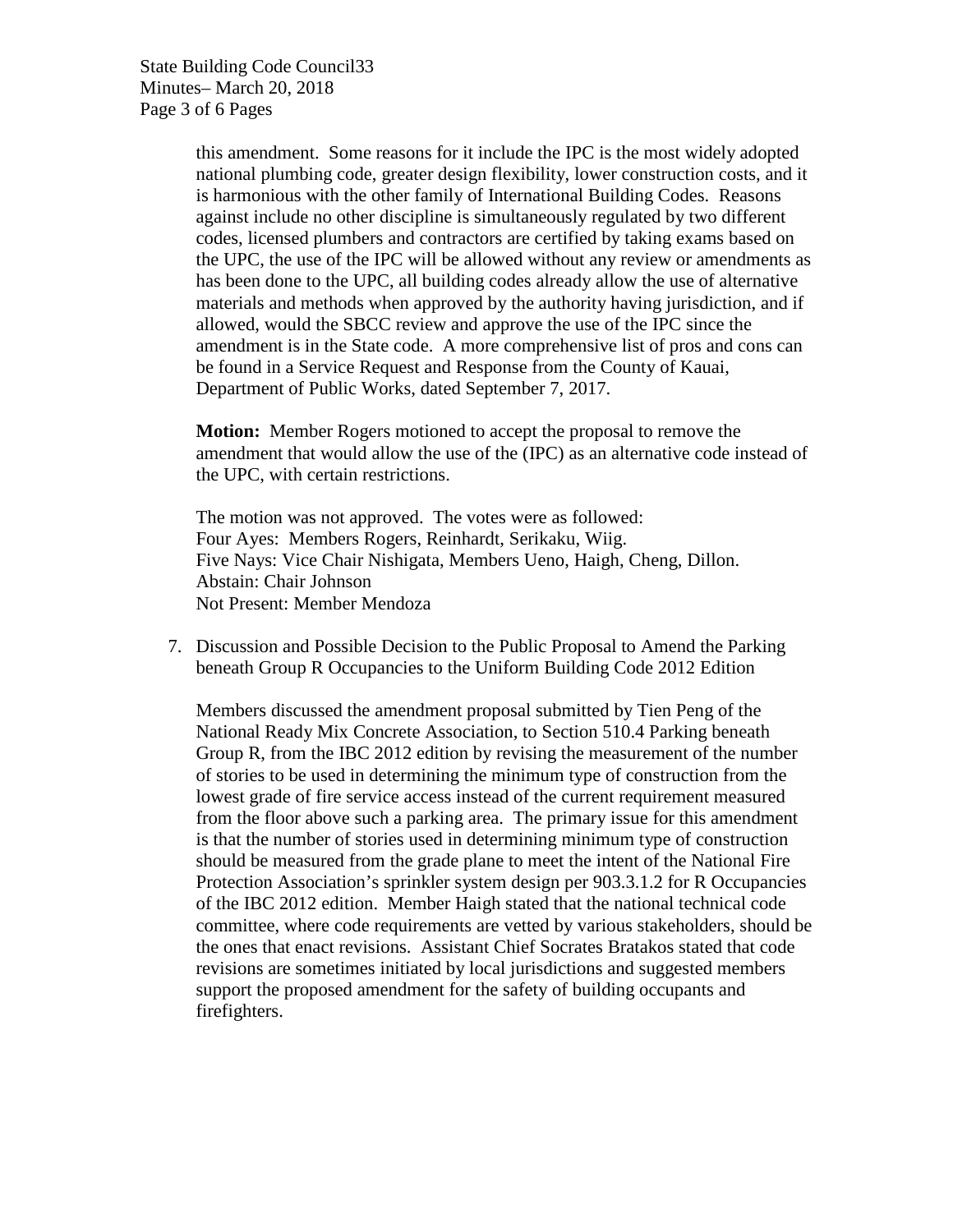State Building Code Council44 Minutes– March 20, 2018 Page 4 of 6 Pages

> **Motion**: Member Rogers motioned to accept the proposal to require the number of stories to be measured from the lowest grade of fire service access. The votes were as follows: Six Ayes: Chair Johnson, Members Rogers, Wiig, Serikaku, Reinhardt, Dillon. Four Nays: Vice Chair Nishigata, Members Haigh, Ueno, Cheng

Not Present: Member Mendoza

There was a discussion on the statute requirement for any code amendment to have a unanimous agreement by the Subcommittee of Building Officials (SBO). Chair will have the SBO discuss at their next meeting.

8. Discussion of Americans with Disabilities Act Accessibility (ADA) Requirements

Member Haigh stated that an amendment for compliance with ADA requirements was not included in the IBC 2012 edition. Members reviewed a handout of an amendment proposal to include ADA requirements.

**Motion**: Member Wiig motioned for the SBO to review and consider such an amendment at their next meeting. The motion was unanimously approved.

9. Discussion and Possible Decision Making to Provide Alternatives and Justifications for not Requiring Residential Sprinklers in New One- and Two-Family Dwellings

Members reviewed a handout of a proposal to amend Section R313.2 of the IRC 2012 edition to delete the requirement to install fire sprinklers in any new or existing one- and two-family dwellings, except as a variance from access road or firefighting water supply requirements or nonresidential agricultural and aquacultural buildings, and citing Hawaii Revised Statutes 46-19.8, which has the same requirements effective until the year 2027.

Members discussed justifications for this amendment, whether or not this would apply to R-4 occupancies, and whether the SBCC should include this amendment at the State level. Member Reinhardt stated the investigative committee that is reviewing IRC 2018 edition is planning to leave in the sprinkler requirement, along with a definition of one- and two-family dwellings. The submittal of permit plans for very large homes with numerous bedrooms and baths has brought this to light. Members should also review the requirements from the IBC Section 903.2.8 Group R occupancies.

**Motion**: Member Wiig motioned for the SBO to consider this amendment at their next meeting. The motion was unanimously approved.

10. Updates from the investigative committees: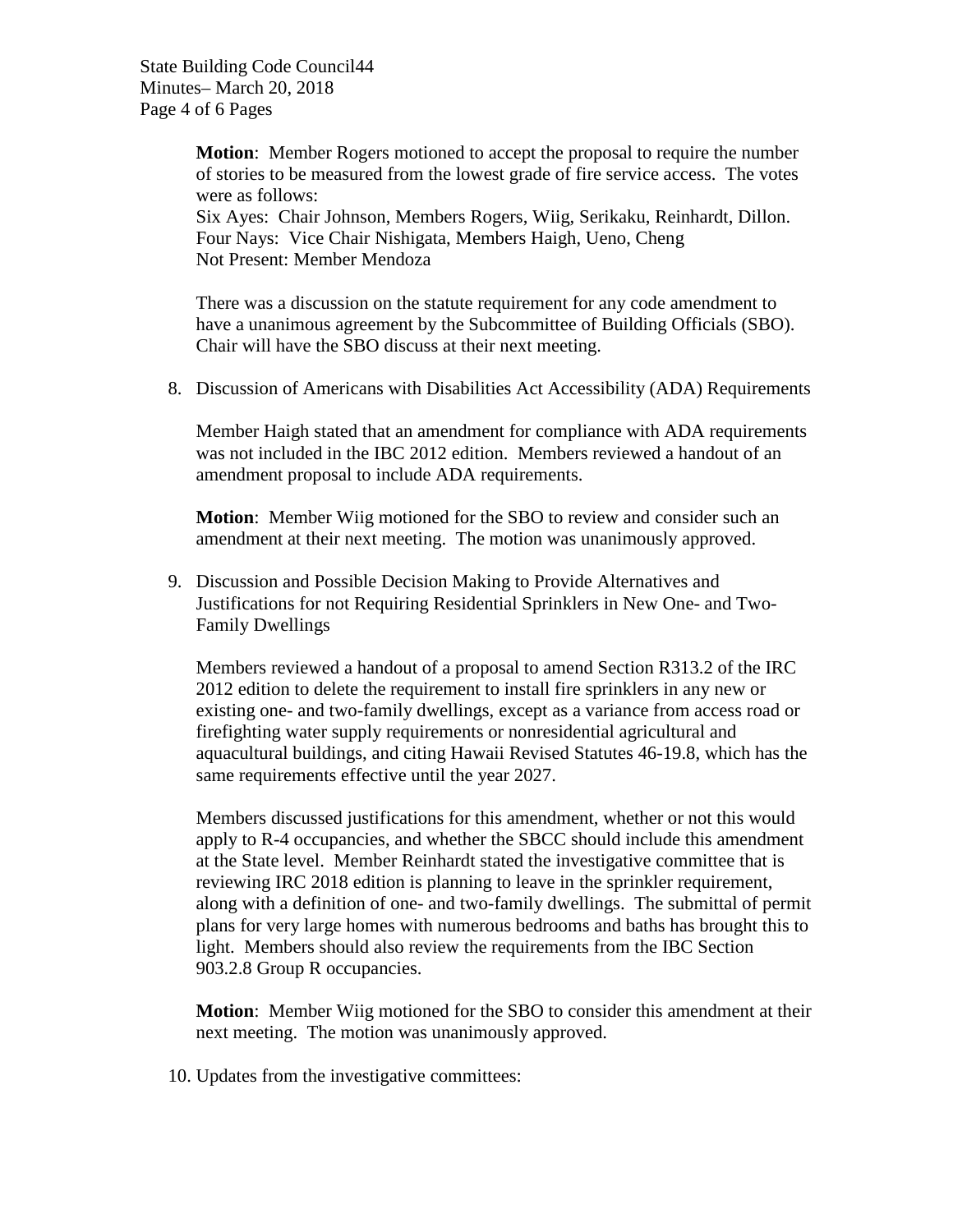a. Investigative committee for the structural provisions for the IBC and the IRC

Updated wind maps are being worked on for the 2018 editions.

b. Investigative committee for the non-structural provisions of the IBC and the IRC.

The AIA Hawaii submitted its amendment justifications for the 2012 editions.

c. Investigative committee for the International Energy Conservation Code (IECC)

Member Wiig passed out a flyer on the IECC 2015 edition training sponsored by the Hawaii State Energy Office and being held April 16-23, 2018, that will highlight new requirements for commercial and residential buildings.

d. Investigative committee for the Uniform Plumbing Code

The new 2018 code books have arrived.

e. Investigative committee for the Green Code

No report.

f. Investigative committee for the Mechanical Code

Member Rogers contacted the person from the Air Conditioning Ventilation Section of the State Department of Health to review a list of reasons dated February 16, 2018, for adopting the International Mechanical Code that was submitted by Kevin Luoma . He indicated he would like to attend a future meeting.

g. Investigative committee for the State Fire Code

No update

h. Investigative committee for the energy efficiency code coordination

No update

i. Investigative committee for the State Electrical Code

No update

11. Update on communication and training